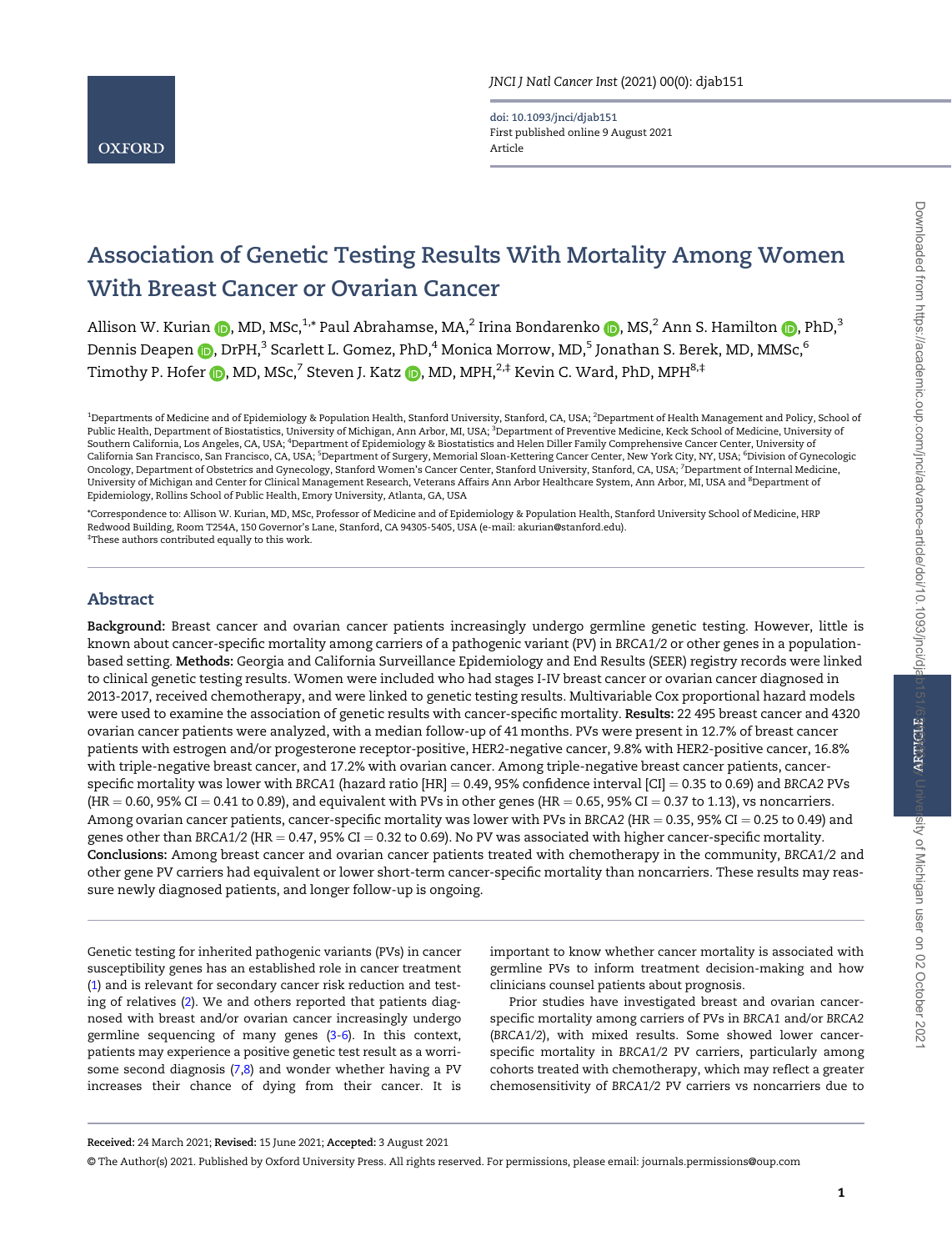dysfunctional DNA repair ([9-12](#page-7-0)). Additional studies showed higher cancer-specific mortality in BRCA1/2 PV carriers ([13-16](#page-7-0)), whereas others showed no difference from patients who tested negative ([17-23](#page-7-0)). Several prior studies were from single institutions or academic networks, which may introduce selection bias. Few studies analyzed results according to breast cancer subtypes or looked beyond BRCA1/2 to consider the many other genes now evaluated in clinical practice.

We studied cancer-specific mortality among a populationbased cohort comprising all women diagnosed with breast cancer or ovarian cancer in Georgia or California and reported to statewide Surveillance Epidemiology and End Results (SEER) cancer registries from 2013 to 2017, together with their results of clinical germline genetic sequencing provided by testing laboratories. Given concerns that SEER underreports chemotherapy ([24](#page-7-0)), we excluded patients with no chemotherapy reported, because of uncertainty about their actual treatment history; thus, we limited the study to patients with documented chemotherapy receipt. Based on studies suggesting high chemosensitivity in BRCA1/2 PV carriers ([9-11,13,22,](#page-7-0)[25](#page-8-0)), our hypothesis was that patients with a PV in BRCA1/2 or another cancer susceptibility gene would have lower cancer-specific mortality than patients having negative or uncertain genetic testing results.

## Methods

#### Study Cohort and Dataset

All women diagnosed with breast cancer or ovarian cancer from January 1, 2013, to December 31, 2017, in California and Georgia and reported to SEER registries in California (the Los Angeles Cancer Surveillance Program, the Greater Bay Area Cancer Registry, and the Cancer Registry of Greater California) and in Georgia (the Georgia Cancer Registry) were linked to clinical germline genetic testing results from 4 laboratories (Ambry Genetics, Aliso Viejo, CA; GeneDx, Gaithersburg, MD; Invitae, San Francisco, CA; Myriad Genetics, Salt Lake City, UT) that performed the substantial majority of such testing as determined by genetic counselor and patient surveys [\(3,4](#page-7-0),[6\)](#page-7-0). Probabilistic methods were used to optimize ascertainment and linkage accuracy, as previously reported ([3,6](#page-7-0)). The analytic dataset combined genetic results from the 4 laboratories, from reports dated 2012 through the first quarter of 2019, with SEER variables.

Patients were included in the analytic cohort if they linked to a genetic result, had stages I-IV breast cancer or epithelial ovarian cancer, and received chemotherapy. Exclusion criteria included those ages younger than 20 years, more than 1 primary tumor, and diagnosed only on death certificate. Missingness was less than 5% for all variables except grade for ovarian cancer (20.6% missing). All observations with missing values were excluded except for ovarian cancer missing grade. Patients with nonepithelial ovarian cancer (eg, germ cell, sarcoma, and other histologies) were excluded because of their different epidemiology, genetics, and clinical course [\(Supplementary Figure 1,](https://academic.oup.com/jnci/article-lookup/doi/10.1093/jnci/djab151#supplementary-data) available online). The analytic file included both registry and laboratory information and was stripped of protected health information [as defined by the Health Information Portability and Accountability Act Privacy Rule ([26\)](#page-8-0)]. The study was approved by institutional review boards associated with the SEER registries.

#### Test Results from Laboratories

Germline genetic testing results were provided by laboratories at the level of the affected gene and consisted of the interpretation according to American College of Medical Genetics criteria that was returned to the ordering clinician: PV or likely PV (analyzed together as PV), variant of uncertain significance (VUS), and benign or likely benign (analyzed together as negative). Results from all laboratories were combined to ensure anonymity, and gene-specific results were analyzed only for those genes tested by 2 or more laboratories ( $n = 86$ ).

#### Measures

Demographic and clinical measures were selected that were conceptually appropriate based on previously demonstrated relationships to cancer-related mortality, including social determinants of health (eg, race and ethnicity, poverty), tumor biologic features (eg, grade, subtype), and treatments [\(Tables 1](#page-2-0) and [2](#page-3-0)). SEER registries provided diagnosis age, race and ethnicity (non-Hispanic White, Black, Asian, Native American and Alaskan Native, Hispanic), percent poverty at the census tract level (<10%, 10%-19%,  $\geq$ 20%), marital status, tumor stage and grade, breast cancer subtype defined by expression of estrogen and/or progesterone receptors (ER/PR) and HER2 [ER/PR-positive, HER2-negative; HER2-positive with any ER/PR status, defined hereafter as HER2-positive; and ER/PR-negative and HER2-negative, defined hereafter as triple-negative breast cancer (TNBC)], and ovarian cancer histology (serous, mucinous, endometrioid, clear cell, or other adenocarcinoma). SEER registries provided information on breast cancer first-course treatment including surgery (breast-conserving surgery, unilateral or bilateral mastectomy), chemotherapy, radiotherapy, endocrine therapy, or HER2-directed therapy. First-course ovarian cancer treatment information included type of surgery, specifically debulking surgery; other surgery (SEER codes 17, 25-28, 35-37, 50-52, 55-57); or no surgery and radiotherapy. SEER registries provided date and cause of death. Overall, cancer-specific and other-cause mortality data were available through December 31, 2019, and patients alive then were coded as censored. Patients who died of other cancers or noncancer were coded as censored at date of death.

#### Statistical Analysis

Our question was whether PVs were associated with risk beyond that accounted for by known risk factors: thus, the base model included known correlates of breast and ovarian cancer-specific mortality (described in Measures). As covariates were selected based on known mortality associations, we did not refine the model further by excluding covariates based on P values or effect size. Genetic test results were then added, with the primary result being the magnitude and precision of resulting coefficients.

Separate models were specified for patients with each breast cancer subtype and ovarian cancer, because treatments and relationships of predictor variables to outcomes likely differ between these groups. We used multivariable Cox proportional hazard survival models to examine the association between genetic results, demographic and clinical factors with breast, and ovarian cancer-specific mortality. Competing risks of noncancer deaths were treated as censored. Date of chemotherapy initiation was used as the starting point for survival, and treatments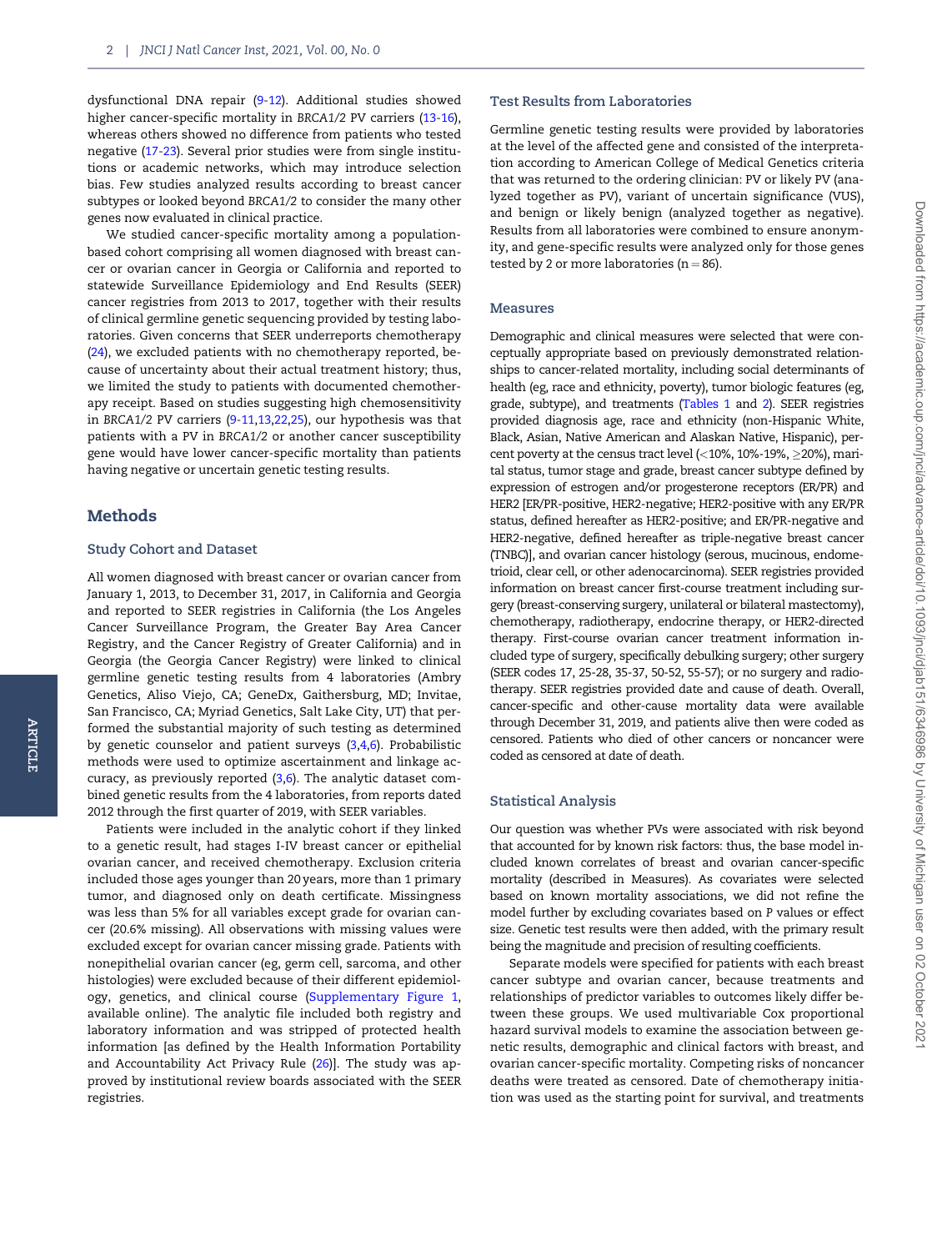<span id="page-2-0"></span>Table 1. Characteristics of tested breast cancer patients and ovarian cancer patients who received chemotherapy

| State<br>California<br>15 390 (68.4)<br>3129 (72.4)<br>Georgia<br>7105 (31.6)<br>1191 (27.6)<br>Age at cancer diagnosis, y<br>$20 - 29$<br>588 (2.6)<br>47(1.1)<br>30-39<br>3549 (15.8)<br>184 (4.3)<br>40-49<br>642 (14.9)<br>8086 (35.9)<br>50-59<br>5641 (25.1)<br>1189 (27.5)<br>60-69<br>3475 (15.4)<br>1287 (29,8)<br>70-79<br>1059 (4.7)<br>765 (17.7)<br>80 and older<br>97 $(<1)$<br>206(4.8)<br>Race and ethnicity<br>Non-Hispanic White<br>13 043 (58.0)<br>2916 (67.5)<br>Black<br>3324 (14.8)<br>319(7.4)<br>Native American or Alaskan Native<br>$71 (\le 1)$<br>$10($ ( $<$ 1)<br>Asian or Pacific Islander<br>2406 (10.7)<br>464 (10.7)<br>Hispanic<br>3651 (16.2)<br>611 (14.1)<br>Poverty level<br>High (poverty $\geq$ 20%)<br>4970 (22.1)<br>894 (20.7)<br>Medium (10%-19%)<br>7248 (32.2)<br>1403 (32.5)<br>Low (poverty $<$ 10%)<br>10 277 (45.7)<br>2023 (46.8)<br>Marital status<br>Married<br>14 123 (62.8)<br>2433 (56.3)<br>Not married<br>8372 (37.2)<br>1887 (43.7)<br>Stage<br>$\mathbf I$<br>5530 (24.6)<br>667 (15.4)<br>$\rm II$<br>11 188 (49.7)<br>392 (9.1)<br>III<br>4563 (20.3)<br>2046 (47.4)<br>IV<br>1214 (5.4)<br>1215 (28.1)<br>Grade <sup>b</sup><br>$\mathbf{1}$<br>199 (5.8)<br>1474 (6.6)<br>$\overline{2}$<br>8125 (36.1)<br>398 (11.6)<br>3<br>12 896 (57.3)<br>1370 (39.9)<br>4 (ovarian cancer only)<br>NA<br>1465 (42.7)<br>Subtype (breast cancer only)<br>ER/PR-positive, HER2-negative<br>10,956 (48.7)<br>NA<br>NA<br>HER2-positive, any hormone receptor status<br>6078 (27.0)<br>ER/PR-negative and HER2-negative (triple-negative)<br>NA<br>5461 (24.3)<br>Histology (ovarian cancer only)<br>Serous<br>NA<br>3099 (71.7)<br>NA<br>Mucinous<br>104 (2.4)<br>Endometrioid<br>NA<br>438 (10.1)<br>Clear cell<br>NA<br>310(7.2) | Characteristic       | Breast cancer<br>No. $(\%)^a$ | Ovarian cancer<br>No. $(\%)^a$ |
|-----------------------------------------------------------------------------------------------------------------------------------------------------------------------------------------------------------------------------------------------------------------------------------------------------------------------------------------------------------------------------------------------------------------------------------------------------------------------------------------------------------------------------------------------------------------------------------------------------------------------------------------------------------------------------------------------------------------------------------------------------------------------------------------------------------------------------------------------------------------------------------------------------------------------------------------------------------------------------------------------------------------------------------------------------------------------------------------------------------------------------------------------------------------------------------------------------------------------------------------------------------------------------------------------------------------------------------------------------------------------------------------------------------------------------------------------------------------------------------------------------------------------------------------------------------------------------------------------------------------------------------------------------------------------------------------------------------------------------------------------------------------------------------------|----------------------|-------------------------------|--------------------------------|
|                                                                                                                                                                                                                                                                                                                                                                                                                                                                                                                                                                                                                                                                                                                                                                                                                                                                                                                                                                                                                                                                                                                                                                                                                                                                                                                                                                                                                                                                                                                                                                                                                                                                                                                                                                                         |                      |                               |                                |
|                                                                                                                                                                                                                                                                                                                                                                                                                                                                                                                                                                                                                                                                                                                                                                                                                                                                                                                                                                                                                                                                                                                                                                                                                                                                                                                                                                                                                                                                                                                                                                                                                                                                                                                                                                                         |                      |                               |                                |
|                                                                                                                                                                                                                                                                                                                                                                                                                                                                                                                                                                                                                                                                                                                                                                                                                                                                                                                                                                                                                                                                                                                                                                                                                                                                                                                                                                                                                                                                                                                                                                                                                                                                                                                                                                                         |                      |                               |                                |
|                                                                                                                                                                                                                                                                                                                                                                                                                                                                                                                                                                                                                                                                                                                                                                                                                                                                                                                                                                                                                                                                                                                                                                                                                                                                                                                                                                                                                                                                                                                                                                                                                                                                                                                                                                                         |                      |                               |                                |
|                                                                                                                                                                                                                                                                                                                                                                                                                                                                                                                                                                                                                                                                                                                                                                                                                                                                                                                                                                                                                                                                                                                                                                                                                                                                                                                                                                                                                                                                                                                                                                                                                                                                                                                                                                                         |                      |                               |                                |
|                                                                                                                                                                                                                                                                                                                                                                                                                                                                                                                                                                                                                                                                                                                                                                                                                                                                                                                                                                                                                                                                                                                                                                                                                                                                                                                                                                                                                                                                                                                                                                                                                                                                                                                                                                                         |                      |                               |                                |
|                                                                                                                                                                                                                                                                                                                                                                                                                                                                                                                                                                                                                                                                                                                                                                                                                                                                                                                                                                                                                                                                                                                                                                                                                                                                                                                                                                                                                                                                                                                                                                                                                                                                                                                                                                                         |                      |                               |                                |
|                                                                                                                                                                                                                                                                                                                                                                                                                                                                                                                                                                                                                                                                                                                                                                                                                                                                                                                                                                                                                                                                                                                                                                                                                                                                                                                                                                                                                                                                                                                                                                                                                                                                                                                                                                                         |                      |                               |                                |
|                                                                                                                                                                                                                                                                                                                                                                                                                                                                                                                                                                                                                                                                                                                                                                                                                                                                                                                                                                                                                                                                                                                                                                                                                                                                                                                                                                                                                                                                                                                                                                                                                                                                                                                                                                                         |                      |                               |                                |
|                                                                                                                                                                                                                                                                                                                                                                                                                                                                                                                                                                                                                                                                                                                                                                                                                                                                                                                                                                                                                                                                                                                                                                                                                                                                                                                                                                                                                                                                                                                                                                                                                                                                                                                                                                                         |                      |                               |                                |
|                                                                                                                                                                                                                                                                                                                                                                                                                                                                                                                                                                                                                                                                                                                                                                                                                                                                                                                                                                                                                                                                                                                                                                                                                                                                                                                                                                                                                                                                                                                                                                                                                                                                                                                                                                                         |                      |                               |                                |
|                                                                                                                                                                                                                                                                                                                                                                                                                                                                                                                                                                                                                                                                                                                                                                                                                                                                                                                                                                                                                                                                                                                                                                                                                                                                                                                                                                                                                                                                                                                                                                                                                                                                                                                                                                                         |                      |                               |                                |
|                                                                                                                                                                                                                                                                                                                                                                                                                                                                                                                                                                                                                                                                                                                                                                                                                                                                                                                                                                                                                                                                                                                                                                                                                                                                                                                                                                                                                                                                                                                                                                                                                                                                                                                                                                                         |                      |                               |                                |
|                                                                                                                                                                                                                                                                                                                                                                                                                                                                                                                                                                                                                                                                                                                                                                                                                                                                                                                                                                                                                                                                                                                                                                                                                                                                                                                                                                                                                                                                                                                                                                                                                                                                                                                                                                                         |                      |                               |                                |
|                                                                                                                                                                                                                                                                                                                                                                                                                                                                                                                                                                                                                                                                                                                                                                                                                                                                                                                                                                                                                                                                                                                                                                                                                                                                                                                                                                                                                                                                                                                                                                                                                                                                                                                                                                                         |                      |                               |                                |
|                                                                                                                                                                                                                                                                                                                                                                                                                                                                                                                                                                                                                                                                                                                                                                                                                                                                                                                                                                                                                                                                                                                                                                                                                                                                                                                                                                                                                                                                                                                                                                                                                                                                                                                                                                                         |                      |                               |                                |
|                                                                                                                                                                                                                                                                                                                                                                                                                                                                                                                                                                                                                                                                                                                                                                                                                                                                                                                                                                                                                                                                                                                                                                                                                                                                                                                                                                                                                                                                                                                                                                                                                                                                                                                                                                                         |                      |                               |                                |
|                                                                                                                                                                                                                                                                                                                                                                                                                                                                                                                                                                                                                                                                                                                                                                                                                                                                                                                                                                                                                                                                                                                                                                                                                                                                                                                                                                                                                                                                                                                                                                                                                                                                                                                                                                                         |                      |                               |                                |
|                                                                                                                                                                                                                                                                                                                                                                                                                                                                                                                                                                                                                                                                                                                                                                                                                                                                                                                                                                                                                                                                                                                                                                                                                                                                                                                                                                                                                                                                                                                                                                                                                                                                                                                                                                                         |                      |                               |                                |
|                                                                                                                                                                                                                                                                                                                                                                                                                                                                                                                                                                                                                                                                                                                                                                                                                                                                                                                                                                                                                                                                                                                                                                                                                                                                                                                                                                                                                                                                                                                                                                                                                                                                                                                                                                                         |                      |                               |                                |
|                                                                                                                                                                                                                                                                                                                                                                                                                                                                                                                                                                                                                                                                                                                                                                                                                                                                                                                                                                                                                                                                                                                                                                                                                                                                                                                                                                                                                                                                                                                                                                                                                                                                                                                                                                                         |                      |                               |                                |
|                                                                                                                                                                                                                                                                                                                                                                                                                                                                                                                                                                                                                                                                                                                                                                                                                                                                                                                                                                                                                                                                                                                                                                                                                                                                                                                                                                                                                                                                                                                                                                                                                                                                                                                                                                                         |                      |                               |                                |
|                                                                                                                                                                                                                                                                                                                                                                                                                                                                                                                                                                                                                                                                                                                                                                                                                                                                                                                                                                                                                                                                                                                                                                                                                                                                                                                                                                                                                                                                                                                                                                                                                                                                                                                                                                                         |                      |                               |                                |
|                                                                                                                                                                                                                                                                                                                                                                                                                                                                                                                                                                                                                                                                                                                                                                                                                                                                                                                                                                                                                                                                                                                                                                                                                                                                                                                                                                                                                                                                                                                                                                                                                                                                                                                                                                                         |                      |                               |                                |
|                                                                                                                                                                                                                                                                                                                                                                                                                                                                                                                                                                                                                                                                                                                                                                                                                                                                                                                                                                                                                                                                                                                                                                                                                                                                                                                                                                                                                                                                                                                                                                                                                                                                                                                                                                                         |                      |                               |                                |
|                                                                                                                                                                                                                                                                                                                                                                                                                                                                                                                                                                                                                                                                                                                                                                                                                                                                                                                                                                                                                                                                                                                                                                                                                                                                                                                                                                                                                                                                                                                                                                                                                                                                                                                                                                                         |                      |                               |                                |
|                                                                                                                                                                                                                                                                                                                                                                                                                                                                                                                                                                                                                                                                                                                                                                                                                                                                                                                                                                                                                                                                                                                                                                                                                                                                                                                                                                                                                                                                                                                                                                                                                                                                                                                                                                                         |                      |                               |                                |
|                                                                                                                                                                                                                                                                                                                                                                                                                                                                                                                                                                                                                                                                                                                                                                                                                                                                                                                                                                                                                                                                                                                                                                                                                                                                                                                                                                                                                                                                                                                                                                                                                                                                                                                                                                                         |                      |                               |                                |
|                                                                                                                                                                                                                                                                                                                                                                                                                                                                                                                                                                                                                                                                                                                                                                                                                                                                                                                                                                                                                                                                                                                                                                                                                                                                                                                                                                                                                                                                                                                                                                                                                                                                                                                                                                                         |                      |                               |                                |
|                                                                                                                                                                                                                                                                                                                                                                                                                                                                                                                                                                                                                                                                                                                                                                                                                                                                                                                                                                                                                                                                                                                                                                                                                                                                                                                                                                                                                                                                                                                                                                                                                                                                                                                                                                                         |                      |                               |                                |
|                                                                                                                                                                                                                                                                                                                                                                                                                                                                                                                                                                                                                                                                                                                                                                                                                                                                                                                                                                                                                                                                                                                                                                                                                                                                                                                                                                                                                                                                                                                                                                                                                                                                                                                                                                                         |                      |                               |                                |
|                                                                                                                                                                                                                                                                                                                                                                                                                                                                                                                                                                                                                                                                                                                                                                                                                                                                                                                                                                                                                                                                                                                                                                                                                                                                                                                                                                                                                                                                                                                                                                                                                                                                                                                                                                                         |                      |                               |                                |
|                                                                                                                                                                                                                                                                                                                                                                                                                                                                                                                                                                                                                                                                                                                                                                                                                                                                                                                                                                                                                                                                                                                                                                                                                                                                                                                                                                                                                                                                                                                                                                                                                                                                                                                                                                                         |                      |                               |                                |
|                                                                                                                                                                                                                                                                                                                                                                                                                                                                                                                                                                                                                                                                                                                                                                                                                                                                                                                                                                                                                                                                                                                                                                                                                                                                                                                                                                                                                                                                                                                                                                                                                                                                                                                                                                                         |                      |                               |                                |
|                                                                                                                                                                                                                                                                                                                                                                                                                                                                                                                                                                                                                                                                                                                                                                                                                                                                                                                                                                                                                                                                                                                                                                                                                                                                                                                                                                                                                                                                                                                                                                                                                                                                                                                                                                                         |                      |                               |                                |
|                                                                                                                                                                                                                                                                                                                                                                                                                                                                                                                                                                                                                                                                                                                                                                                                                                                                                                                                                                                                                                                                                                                                                                                                                                                                                                                                                                                                                                                                                                                                                                                                                                                                                                                                                                                         |                      |                               |                                |
|                                                                                                                                                                                                                                                                                                                                                                                                                                                                                                                                                                                                                                                                                                                                                                                                                                                                                                                                                                                                                                                                                                                                                                                                                                                                                                                                                                                                                                                                                                                                                                                                                                                                                                                                                                                         |                      |                               |                                |
|                                                                                                                                                                                                                                                                                                                                                                                                                                                                                                                                                                                                                                                                                                                                                                                                                                                                                                                                                                                                                                                                                                                                                                                                                                                                                                                                                                                                                                                                                                                                                                                                                                                                                                                                                                                         |                      |                               |                                |
|                                                                                                                                                                                                                                                                                                                                                                                                                                                                                                                                                                                                                                                                                                                                                                                                                                                                                                                                                                                                                                                                                                                                                                                                                                                                                                                                                                                                                                                                                                                                                                                                                                                                                                                                                                                         |                      |                               |                                |
|                                                                                                                                                                                                                                                                                                                                                                                                                                                                                                                                                                                                                                                                                                                                                                                                                                                                                                                                                                                                                                                                                                                                                                                                                                                                                                                                                                                                                                                                                                                                                                                                                                                                                                                                                                                         |                      |                               |                                |
|                                                                                                                                                                                                                                                                                                                                                                                                                                                                                                                                                                                                                                                                                                                                                                                                                                                                                                                                                                                                                                                                                                                                                                                                                                                                                                                                                                                                                                                                                                                                                                                                                                                                                                                                                                                         |                      |                               |                                |
|                                                                                                                                                                                                                                                                                                                                                                                                                                                                                                                                                                                                                                                                                                                                                                                                                                                                                                                                                                                                                                                                                                                                                                                                                                                                                                                                                                                                                                                                                                                                                                                                                                                                                                                                                                                         |                      |                               |                                |
|                                                                                                                                                                                                                                                                                                                                                                                                                                                                                                                                                                                                                                                                                                                                                                                                                                                                                                                                                                                                                                                                                                                                                                                                                                                                                                                                                                                                                                                                                                                                                                                                                                                                                                                                                                                         |                      |                               |                                |
|                                                                                                                                                                                                                                                                                                                                                                                                                                                                                                                                                                                                                                                                                                                                                                                                                                                                                                                                                                                                                                                                                                                                                                                                                                                                                                                                                                                                                                                                                                                                                                                                                                                                                                                                                                                         | Other adenocarcinoma | NA                            | 369 (8.6)                      |

 ${}^{a}$ Percentages may not sum to 100 because of rounding. ER = estrogen receptor; PR = progesterone receptor; NA = not applicable. b Grade was missing for 888 ovarian cancer patients.

that occurred after chemotherapy were coded as time-varying covariates to account for immortal time bias. Ovarian cancer grade was imputed using multiple imputation techniques.

## Sensitivity Analysis

Proportional hazards assumptions were tested by including timedependent covariates of all independent variables and testing for significance. All interactions between key covariates were tested. To assess generalizability to the nontested population, we examined a model with weights for test receipt. Weights were generated from a logistic regression model of genetic testing receipt across all patients (tested and not tested), using clinical and demographic measures as covariates. The inverse of the predicted probabilities

of test receipt were used as weights. We examined respecification of competing mortality risks using a Fine and Gray analysis. To address potential effects of test timing and treatment selection, we excluded patients tested after treatment initiation. To account for potential error in reported cause of death, we evaluated overall rather than cancer-specific mortality.

## Results

## Study Population

[Supplementary Figure 1](https://academic.oup.com/jnci/article-lookup/doi/10.1093/jnci/djab151#supplementary-data) (available online) shows flow of patients into the analytic cohort, and Table 1 shows characteristics of genetically tested breast ( $n = 22$  495) and ovarian cancer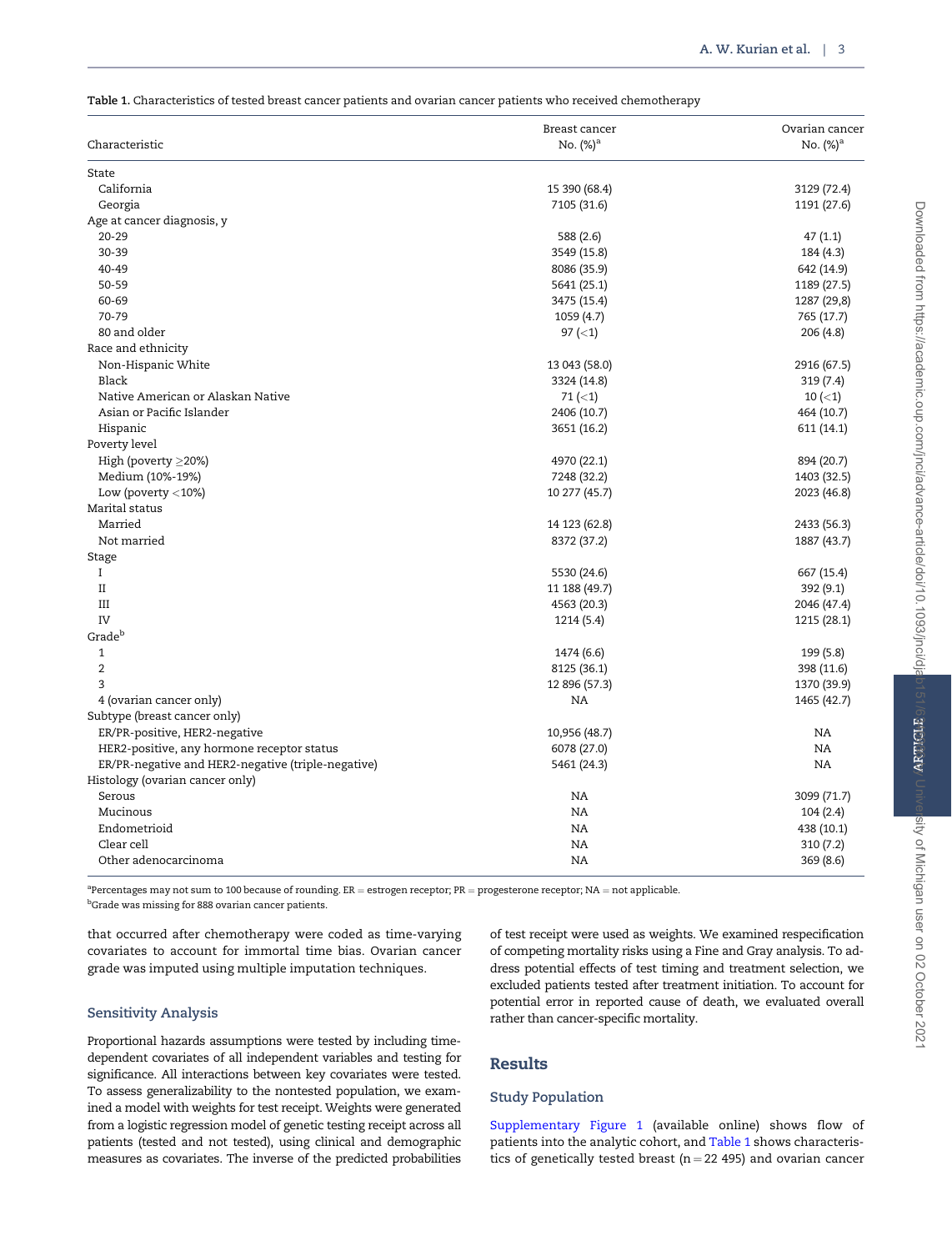<span id="page-3-0"></span>Table 2. Genetic testing results, treatment, and mortality of tested breast cancer patients and ovarian cancer patients treated with chemotherapy

| Characteristic                | ER/PR-positive,<br>HER2-negative | HER2-positive,<br>any ER/PR status | ER/PR-negative, HER2-negative<br>(triple-negative) | Ovarian cancer<br>No. (%) |
|-------------------------------|----------------------------------|------------------------------------|----------------------------------------------------|---------------------------|
| Total No.                     | 10 946                           | 6089                               | 5460                                               | 4320                      |
| Genetic testing results       |                                  |                                    |                                                    |                           |
| Negative                      | 7549 (69.0)                      | 4286 (70.4)                        | 3619 (66.3)                                        | 2737 (63.4)               |
| <b>BRCA1 PV</b>               | 320(2.9)                         | 90(1.5)                            | 517 (9.5)                                          | 328(7.6)                  |
| <b>BRCA2 PV</b>               | 499 (4.6)                        | 142 (2.3)                          | 217(4.0)                                           | 242 (5.6)                 |
| Other gene <sup>a</sup> PV    | 567 (5.2)                        | 363(6.0)                           | 182 (3.3)                                          | 174(4.0)                  |
| <b>VUS</b>                    | 2011 (18.4)                      | 1208 (19.8)                        | 925 (16.9)                                         | 839 (19.4)                |
| Surgery, breast               |                                  |                                    |                                                    |                           |
| Breast-conserving surgery     | 3718 (34.0)                      | 2148 (35.3)                        | 2214 (40.5)                                        | NA.                       |
| Unilateral mastectomy         | 2866 (26.2)                      | 1359 (22.3)                        | 1042 (19.1)                                        | NA.                       |
| Bilateral mastectomy          | 2785 (25.4)                      | 1528 (25.1)                        | 1359 (24.9)                                        | NA.                       |
| Other surgery                 | 894 (8.2)                        | 496 (8.1)                          | 376 (6.9)                                          | NA.                       |
| No surgery                    | 683 (6.2)                        | 558 (9.2)                          | 469 (8.6)                                          | NA.                       |
| Surgery, ovarian              |                                  |                                    |                                                    |                           |
| Debulking surgery             | NA                               | <b>NA</b>                          | NA                                                 | 2287 (52.9)               |
| Other surgery <sup>b</sup>    | <b>NA</b>                        | NA                                 | NA                                                 | 1675 (38.8)               |
| No surgery                    | <b>NA</b>                        | <b>NA</b>                          | <b>NA</b>                                          | 358(8.3)                  |
| Radiation therapy             | 6549 (59.8)                      | 3073 (50.5)                        | 2920 (53.5)                                        | 47(1.1)                   |
| Other systemic therapy        |                                  |                                    |                                                    |                           |
| Endocrine therapy             | 8117 (74.2)                      | 3149 (51.7)                        | 276(5.1)                                           | 55(1.3)                   |
| HER2-directed therapy         | 433 (4.0)                        | 5090 (83.6)                        | 141(2.6)                                           | 209(4.8)                  |
| Died from cancer <sup>c</sup> | 662 (6.0)                        | 246 (4.0)                          | 765 (14.0)                                         | 1244 (28.8)               |
| Average time at risk, days    | 1156                             | 1158                               | 1111                                               | 1034                      |

 $^a$ Other genes in which PVs were found are listed in [Supplementary Table 1](https://academic.oup.com/jnci/article-lookup/doi/10.1093/jnci/djab151#supplementary-data) (available online). ER = estrogen receptor; NA = not applicable; PR = progesterone receptor;  $PV =$  pathogenic variant;  $VUS =$  variant of uncertain significance.

 $^{\rm b}$ Other surgeries recorded by Surveillance Epidemiology and End Results (SEER) for ovarian cancer treatment include local tumor destruction not otherwise specified, total removal of tumor or single ovary, unilateral or bilateral salpingo-oophorectomy with or without hysterectomy, and unilateral or bilateral salpingo-oophorectomy with omentectomy (SEER codes 17, 25-28, 35-37, 50-52, 55-57).

 $c$ Median follow-up was 41 months (range  $= 1-85$  months).

patients ( $n = 4320$ ). Among breast cancer patients, 58.0% were non-Hispanic White, 14.8% Black, 16.2% Hispanic, 10.7% Asian or Pacific Islander, and less than 1% Native American or Alaskan Native, with a similar distribution in ovarian cancer patients. Approximately one-fifth of patients lived in highpoverty areas and half in low-poverty areas. Breast cancer subtype distribution was 48.7% ER/PR-positive, HER2-negative  $(n = 10 956)$ , 27.0% HER2-positive  $(n = 6078)$ , and 24.3% TNBC  $(n = 5461)$ . Most (71.7%) ovarian cancer patients had serous histology and high (3 and 4, 81.6%) grades. The median follow-up was 41 (range  $=$  1-85) months. For breast cancer patients, genetic testing occurred before diagnosis in 4.6% ( $n = 1037$ ) and before chemotherapy initiation in 64.0% ( $n = 14 411$ ); for ovarian cancer patients, these proportions were 2.9%  $(n = 124)$  and 18.9%  $(n = 857)$ , respectively.

#### Genetic Testing Results, Treatment, and Mortality

Genetic results are summarized in Table 2. PVs were present in 12.6% ( $n = 1386$ ) of patients with ER/PR-positive, HER2-negative breast cancer; 9.7% ( $n = 595$ ) with HER2-positive breast cancer; 16.8% (n = 916) with TNBC; and 17.2% (n = 744) with ovarian cancer [\(Supplementary Table 1](https://academic.oup.com/jnci/article-lookup/doi/10.1093/jnci/djab151#supplementary-data), available online). PVs were most common in BRCA1/2. Among breast cancer patients, other common PVs were, with ER/PR-positive, HER2-negative disease  $(n = 567$  other gene PVs): CHEK2  $(n = 214)$ , PALB2  $(n = 120)$ , ATM (84), BRIP1 ( $n = 32$ ), and TP53 ( $n = 22$ ); with HER2-positive disease

 $(n = 363$  other gene PVs): CHEK2  $(n = 156)$ , ATM  $(n = 71)$ , TP53  $(n = 64)$ , and PALB2 (n = 31); and with TNBC (n = 182 other gene PVs): PALB2 (n = 66), RAD51C (n = 23), BRIP1 (n = 23), CHEK2  $(n = 23)$ , ATM  $(n = 19)$ , and RAD51D  $(n = 13)$ . Among ovarian cancer patients, other common PVs ( $n = 174$  other gene PVs) were in BRIP1 (n = 35), CHEK2 (n = 27), RAD51C (n = 24), ATM (n = 19), and RAD51D  $(n = 17)$ .

Treatment receipt is shown according to breast cancer subtype (Table 2) and genetic testing results ([Table 3\)](#page-4-0). Death from the diagnosed cancer occurred in 6.0% of breast cancer patients with ER/PR-positive, HER2-negative disease; 4.0% with HER2 positive disease; 14.0% with TNBC; and 28.8% of ovarian cancer patients (Table 2). BRCA1/2 PV carriers were more likely than other patients to receive bilateral mastectomy and debulking surgery [\(Table 3](#page-4-0)).

#### Breast Cancer-Specific Mortality

Multivariable model results are shown in [Table 4.](#page-5-0) Among TNBC patients, those with BRCA1 PVs had lower cancer-specific mortality (hazard ratio  $[HR] = 0.49$ , 95% confidence interval  $[CI] =$ 0.35 to 0.69) vs those testing negative, as did BRCA2 PV carriers (HR = 0.60, 95% CI = 0.41 to 0.89). Equivalent cancer-specific mortality was observed among TNBC patients with other gene PVs (HR  $= 0.65$ , 95% CI  $= 0.37$  to 1.13) vs those testing negative. Among patients with HER2-positive or ER/PR-positive, HER2 negative subtypes, there was no association of cancer-specific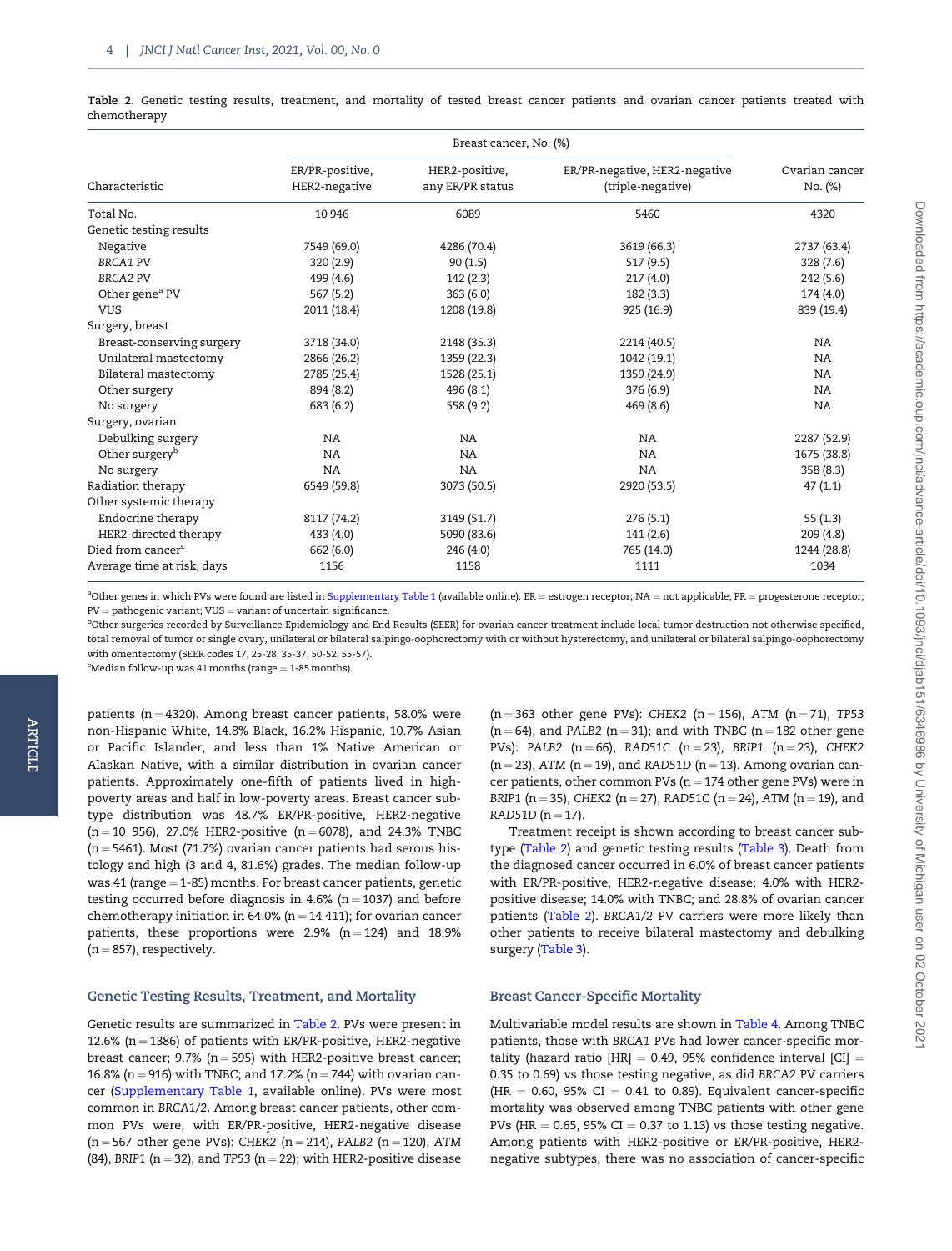<span id="page-4-0"></span>Table 3. Treatments received by genetic test results among tested breast cancer patients and ovarian cancer patients treated with chemotherapy

|                        | Genetic test result |                     |                            |                            |                                       |                |
|------------------------|---------------------|---------------------|----------------------------|----------------------------|---------------------------------------|----------------|
| Treatment              | Negative<br>No. (%) | VUS only<br>No. (%) | <b>BRCA1 PV</b><br>No. (%) | <b>BRCA2 PV</b><br>No. (%) | Other gene <sup>a</sup><br>PV No. (%) | p <sub>b</sub> |
| Breast cancer          |                     |                     |                            |                            |                                       |                |
| Surgery                |                     |                     |                            |                            |                                       | $-.001$        |
| No surgery             | 1151 (8.0)          | 330(8.0)            | 74 (8.0)                   | 73 (8.5)                   | 87(7.8)                               |                |
| Lumpectomy             | 5942 (41.5)         | 1582 (38.2)         | 119 (12.8)                 | 113 (13.2)                 | 311 (28.0)                            |                |
| Unilateral mastectomy  | 3631 (25.4)         | 990 (23.9)          | 170 (18.3)                 | 200 (23.3)                 | 265 (23.8)                            |                |
| Bilateral mastectomy   | 3588 (25.1)         | 908 (21.9)          | 453 (48.9)                 | 383 (44.6)                 | 352 (31.7)                            |                |
| Other surgery          | 1142 (8.0)          | 334(8.1)            | 111 (12.0)                 | 89 (10.4)                  | 97(8.7)                               |                |
| Radiation therapy      | 8943 (62.5)         | 2406 (58.1)         | 304 (32.8)                 | 369 (43.0)                 | 524 (47.1)                            | < .001         |
| Other systemic therapy |                     |                     |                            |                            |                                       |                |
| Endocrine therapy      | 7930 (55.4)         | 2269 (54.8)         | 238(25.7)                  | 443 (51.6)                 | 674 (60.6)                            | < .001         |
| HER2-directed therapy  | 3921 (27.4)         | 1168 (28.2)         | 95 (10.2)                  | 136 (15.9)                 | 342 (30.8)                            | < 0.001        |
| Ovarian Cancer         |                     |                     |                            |                            |                                       |                |
| Surgery                |                     |                     |                            |                            |                                       | .01            |
| No surgery             | 227(1.6)            | 81(2.0)             | 15(1.6)                    | 24(2.8)                    | 11(1.0)                               |                |
| Debulking surgery      | 1458 (10.2)         | 416 (10)            | 203 (21.9)                 | 126(14.7)                  | 84 (7.6)                              |                |
| Other surgery          | 1052 (7.4)          | 342(8.3)            | 110 (11.9)                 | 92 (10.7)                  | 79 (7.1)                              |                |
| Radiation therapy      | 29(0.2)             | 13(0.3)             | 4(0.4)                     | 0(0)                       | 1(0.1)                                | .31            |
| Other systemic therapy |                     |                     |                            |                            |                                       |                |
| Endocrine therapy      | 33(0.2)             | 13(0.3)             | 3(0.3)                     | 2(0.2)                     | 4(0.4)                                | .60            |
| HER2-directed therapy  | 127 (0.9)           | 42(1.0)             | 20(2.2)                    | 11(1.3)                    | 9(0.8)                                | .83            |

<sup>a</sup>Other genes in which PVs were found are listed in [Supplementary Table 1](https://academic.oup.com/jnci/article-lookup/doi/10.1093/jnci/djab151#supplementary-data) (available online). PV = pathogenic variant; VUS = variant of uncertain significance.  $\rm ^b$ A 2-sided  $\rm \chi^2$  test was used to calculate the P values.

mortality with genetic test results. Other factors associated with increased cancer-specific mortality included higher stage, surgical procedure other than breast-conserving surgery, higher neighborhood poverty, and Black race, whereas Asian and Pacific Islander race and ethnicity was associated with lower cancer-specific mortality.

## Ovarian Cancer-Specific Mortality

Multivariable model results are shown in [Table 5.](#page-6-0) Compared with patients testing negative, lower mortality was seen in patients with PVs in BRCA2 (HR = 0.35, 95% CI = 0.25 to 0.49) and other tested genes (HR =  $0.47$ , 95% CI =  $0.32$  to 0.69) but not with BRCA1 PVs. Other factors associated with higher cancer-specific mortality included older age, Native American and Alaskan Native race and ethnicity, higher stage, and no surgery.

#### Sensitivity Analysis

All covariates satisfied proportional hazards assumptions except stage (for TNBC and ER/PR-positive, HER2-negative disease), surgery (for TNBC and HER2-positive disease), endocrine therapy (for HER2-positive and ER/PR-positive, HER2-negative disease), grade (for ER/PR-positive, HER2-negative disease), radiation (for TNBC), marital status (for ovarian cancer), and histology (for ovarian cancer). Models were created with interactions between these variables and time: across all models and variables, the coefficients for the primary covariate of test result did not change in statistical significance or size. Models including interactions between test result and all other covariates found no statistically significant effects.

In models weighted for probability of genetic testing ([Supplementary Tables 2 and 3](https://academic.oup.com/jnci/article-lookup/doi/10.1093/jnci/djab151#supplementary-data), available online), PVs in genes

other than BRCA1/2 were associated with lower breast cancerspecific mortality among patients with ER/PR-positive, HER2 negative disease (HR =  $0.47$ , 95% CI = 0.30 to 0.75; [Supplementary Table 2,](https://academic.oup.com/jnci/article-lookup/doi/10.1093/jnci/djab151#supplementary-data) available online). A Fine and Gray analysis accounting for competing mortality found similar results (ER/PR-positive, HER2-negative:  $HR = 0.63$ , 95% CI = 0.42 to 0.95; [Supplementary Table 4,](https://academic.oup.com/jnci/article-lookup/doi/10.1093/jnci/djab151#supplementary-data) available online). Results for ovarian cancer patients did not change statistically significantly ([Supplementary Tables 3 and 4](https://academic.oup.com/jnci/article-lookup/doi/10.1093/jnci/djab151#supplementary-data), available online).

Sensitivity analyses of excluding patients tested after starting treatment ([Supplementary Table 5,](https://academic.oup.com/jnci/article-lookup/doi/10.1093/jnci/djab151#supplementary-data) available online), overall mortality ([Supplementary Table 6,](https://academic.oup.com/jnci/article-lookup/doi/10.1093/jnci/djab151#supplementary-data) available online), and stratifying by stage ([Supplementary Table 7](https://academic.oup.com/jnci/article-lookup/doi/10.1093/jnci/djab151#supplementary-data), available online) found no substantial difference in results. No PV was associated with higher cancer-specific or overall mortality in any analysis.

## Discussion

We studied short-term cancer-specific mortality associated with germline genetic testing results among 22 495 breast cancer patients and 4320 ovarian cancer patients treated with chemotherapy in the population-based setting of 4 SEER registries comprising the statewide populations of California and Georgia. Consistent with our hypothesis, we found that compared with those testing negative for PVs, TNBC patients with PVs in BRCA1/2 and ovarian cancer patients with PVs in BRCA2 or other genes (notably BRIP1, CHEK2, RAD51C, and ATM) had lower cancer-specific mortality at 41 months' median follow-up time. To our knowledge, this is the first population-based study to report lower short-term cancer-specific mortality associated with germline PVs in genes other than BRCA1/2. These findings can inform discussions about prognosis between patients and their oncologists.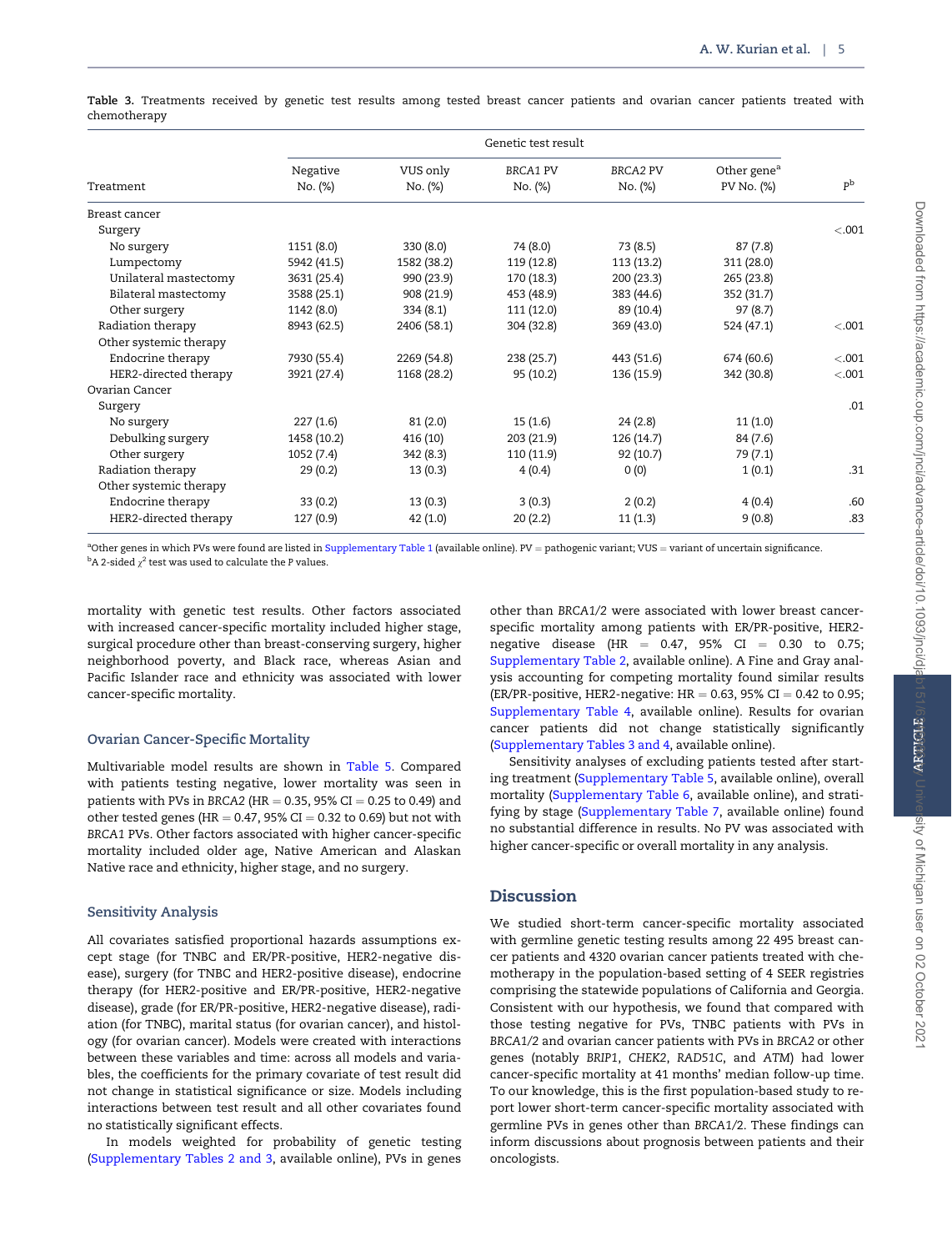<span id="page-5-0"></span>

|  |  | <b>Table 4.</b> Breast cancer-specific mortality of patients in a multivariable proportional hazards survival model, by breast cancer subtype $^{\text{\tiny a}}$ |  |  |
|--|--|-------------------------------------------------------------------------------------------------------------------------------------------------------------------|--|--|
|--|--|-------------------------------------------------------------------------------------------------------------------------------------------------------------------|--|--|

| Characteristic                    | ER/PR-positive, HER2-<br>negative<br>HR (95% CI) | HER2-positive, any ER/PR<br>status<br>HR (95% CI) | ER/PR-negative, HER2-negative (triple-<br>negative)<br>HR (95% CI) |
|-----------------------------------|--------------------------------------------------|---------------------------------------------------|--------------------------------------------------------------------|
|                                   |                                                  |                                                   |                                                                    |
| Genetic testing results           |                                                  |                                                   |                                                                    |
| Negative                          | 1 (Referent)                                     | 1 (Referent)                                      | 1 (Referent)                                                       |
| <b>BRCA1 PV</b>                   | 1.06 (0.71 to 1.58)                              | 0.92 (0.29 to 2.91)                               | 0.49 (0.35 to 0.69)                                                |
| <b>BRCA2 PV</b>                   | 0.73 (0.50 to 1.04)                              | 0.39 (0.12 to 1.24)                               | 0.60 (0.41 to 0.89)                                                |
| Other gene <sup>b</sup> PV        | 0.73 (0.49 to 1.10)                              | 0.59 (0.26 to 1.32)                               | 0.65 (0.37 to 1.13)                                                |
| VUS only                          | 0.81 (0.64 to 1.02)                              | 0.70 (0.49 to 1.01)                               | 0.79 (0.64 to 0.98)                                                |
| Age (per 10-year difference)      | 1.06 (0.99 to 1.14)                              | 1.04 (0.93 to 1.16)                               | 0.95 (0.90 to 1.02)                                                |
| Race and ethnicity                |                                                  |                                                   |                                                                    |
| Non-Hispanic White                | 1 (Referent)                                     | 1 (Referent)                                      | 1 (Referent)                                                       |
| Native American or Alaskan Native | 2.40 (0.77 to 7.54)                              | $\mathbf{C}$                                      | 0.56 (0.14 to 2.26)                                                |
| Asian or Pacific Islander         | 0.91 (0.68 to 1.21)                              | 1.20 (0.80 to 1.79)                               | 0.66 (0.47 to 0.93)                                                |
| Black                             | 1.43 (1.14 to 1.79)                              | 2.03 (1.43 to 2.88)                               | 1.02 (0.84 to 1.23)                                                |
| Hispanic                          | 1.07 (0.84 to 1.37)                              | 1.16 (0.79 to 1.71)                               | 0.94 (0.75 to 1.16)                                                |
| Poverty level                     |                                                  |                                                   |                                                                    |
| Low (poverty $<$ 10%)             | 1 (Referent)                                     | 1 (Referent)                                      | 1 (Referent)                                                       |
| Medium (10%-19%)                  | 0.95 (0.79 to 1.14)                              | 1.03 (0.75 to 1.43)                               | 1.07 (0.89 to 1.28)                                                |
| High (poverty $\geq$ 20%)         | 1.11 (0.90 to 1.36)                              | 1.59 (1.15 to 2.20)                               | 1.35 (1.12 to 1.62)                                                |
| Married (vs not married)          | 0.77 (0.65 to 0.90)                              | 0.90 (0.69 to 1.17)                               | 0.95 (0.82 to 1.11)                                                |
| Stage                             |                                                  |                                                   |                                                                    |
| $\bf{I}$                          | 1 (Referent)                                     | 1 (Referent)                                      | 1 (Referent)                                                       |
| $_{\rm II}$                       | 1.36 (0.96 to 1.92)                              | 1.63 (0.99 to 2.68)                               | 1.99 (1.51 to 2.63)                                                |
| III                               | 4.42 (3.13 to 6.23)                              | 4.67 (2.81 to 7.78)                               | 6.89 (5.16 to 9.20)                                                |
| IV                                | 16.59 (11.38 to 24.17)                           | 11.38 (6.69 to 19.38)                             | 16.58 (11.89 to 23.12)                                             |
| Grade                             |                                                  |                                                   |                                                                    |
| $\mathbf{1}$                      | 1 (Referent)                                     | 1 (Referent)                                      | 1 (Referent)                                                       |
| $\overline{2}$                    | 1.58 (1.07 to 2.31)                              | 1.12 (0.40 to 3.10)                               | 1.04 (0.38 to 2.83)                                                |
| 3                                 | 4.13 (2.84 to 6.01)                              | 1.80 (0.66 to 4.88)                               | 1.23 (0.46 to 3.29)                                                |
| Surgery                           |                                                  |                                                   |                                                                    |
| Breast conserving                 | 1 (Referent)                                     | 1 (Referent)                                      | 1 (Referent)                                                       |
| Unilateral mastectomy             | 2.03 (1.58 to 2.62)                              | 2.02 (1.32 to 3.09)                               | 2.26 (1.80 to 2.83)                                                |
| Bilateral mastectomy              | 1.60 (1.22 to 2.09)                              | 1.42 (0.90 to 2.26)                               | 1.70 (1.35 to 2.14)                                                |
| No surgery                        | 3.70 (2.68 to 5.09)                              | 3.13 (1.95 to 5.03)                               | 4.26 (3.24 to 5.61)                                                |
| Other surgery                     | 1.59 (1.08 to 2.34)                              | 3.34 (1.96 to 5.69)                               | 2.07 (1.49 to 2.88)                                                |
| Radiotherapy (vs none)            | 1.25 (1.03 to 1.51)                              | 1.44 (1.08 to 1.93)                               | 1.32 (1.12 to 1.57)                                                |
| Endocrine therapy (vs none)       | 0.79 (0.65 to 0.94)                              | 0.47 (0.35 to 0.63)                               | 1.08 (0.80 to 1.47)                                                |
| HER2-directed therapy (vs none)   | 0.82 (0.60 to 1.13)                              | 0.61 (0.44 to 0.84)                               | 1.21 (0.86 to 1.69)                                                |
| Year of diagnosis                 | 1.05 (0.98 to 1.13)                              | 1.15 (1.02 to 1.29)                               | 1.04 (0.98 to 1.10)                                                |
| California (vs Georgia)           | 0.83 (0.69 to 1.01)                              | 0.86 (0.63 to 1.18)                               | 0.78 (0.66 to 0.93)                                                |

 $^{\rm a}$ Results presented are from a single multivariable proportional hazards model for each breast cancer subtype. CI  $=$  confidence interval; ER  $=$  estrogen receptor; HR  $=$ hazard ratio;  $PR =$  progesterone receptor;  $PV =$  pathogenic variant; VUS = variant of uncertain significance. <sup>b</sup>Other genes in which PVs were found are listed in [Supplementary Table 1](https://academic.oup.com/jnci/article-lookup/doi/10.1093/jnci/djab151#supplementary-data) (available online).

<sup>c</sup>No observations for this group.

Our findings add to an extensive literature on outcomes of BRCA1/2-associated breast cancer ([13,14](#page-7-0)). There has been little consensus, with some studies reporting higher ([14-16,](#page-7-0)[27-29](#page-8-0)) and others lower cancer-specific mortality ([30](#page-8-0)) among BRCA1/2 PV carriers vs noncarriers, whereas others found no difference ([17,19,22,23](#page-7-0)[,31\)](#page-8-0). Focusing on higher-risk subtypes and chemotherapy recipients has offered more clarity: some studies found lower cancer-specific mortality among BRCA1/2 PV carriers who had TNBC and/or received chemotherapy ([9,10](#page-7-0),[18,](#page-7-0)[25,32](#page-8-0)). These results are consistent with clinical trials such as GeparSixto and INFORM, which showed that BRCA1/2 PV–associated cancers respond well to various chemotherapy regimens ([33,34](#page-8-0)). Our finding of lower BRCA1/2-associated cancer-specific mortality with TNBC only may reflect its more aggressive biology than other subtypes, which might confer an earlier and greater benefit from chemotherapy. BRCA1/2 PV carriers might also have

received more intensive chemotherapy—with more agents and/ or of longer duration—than other patients. We found that BRCA1/2 PV carriers more often received bilateral mastectomy (and debulking surgery for ovarian cancer); however, multivariable modeling controlled for surgical procedure, so this variation does not account for the observed results. A limitation is that SEER does not report risk-reducing salpingo-oophorectomy, which may have contributed to the lower breast cancer-specific mortality observed in BRCA1/2 PV carriers. A further consideration is the short median follow-up of this study (41 months), because TNBC is prone to early recurrence and mortality ([35](#page-8-0)). Longer follow-up is needed to determine whether lower cancerspecific mortality with BRCA1/2 PVs emerges for late-recurring subtypes, such as ER/PR-positive, HER2-negative disease ([36](#page-8-0)). Future studies should also include cases diagnosed more recently, because poly (ADP-ribose) polymerase [PARP] inhibitors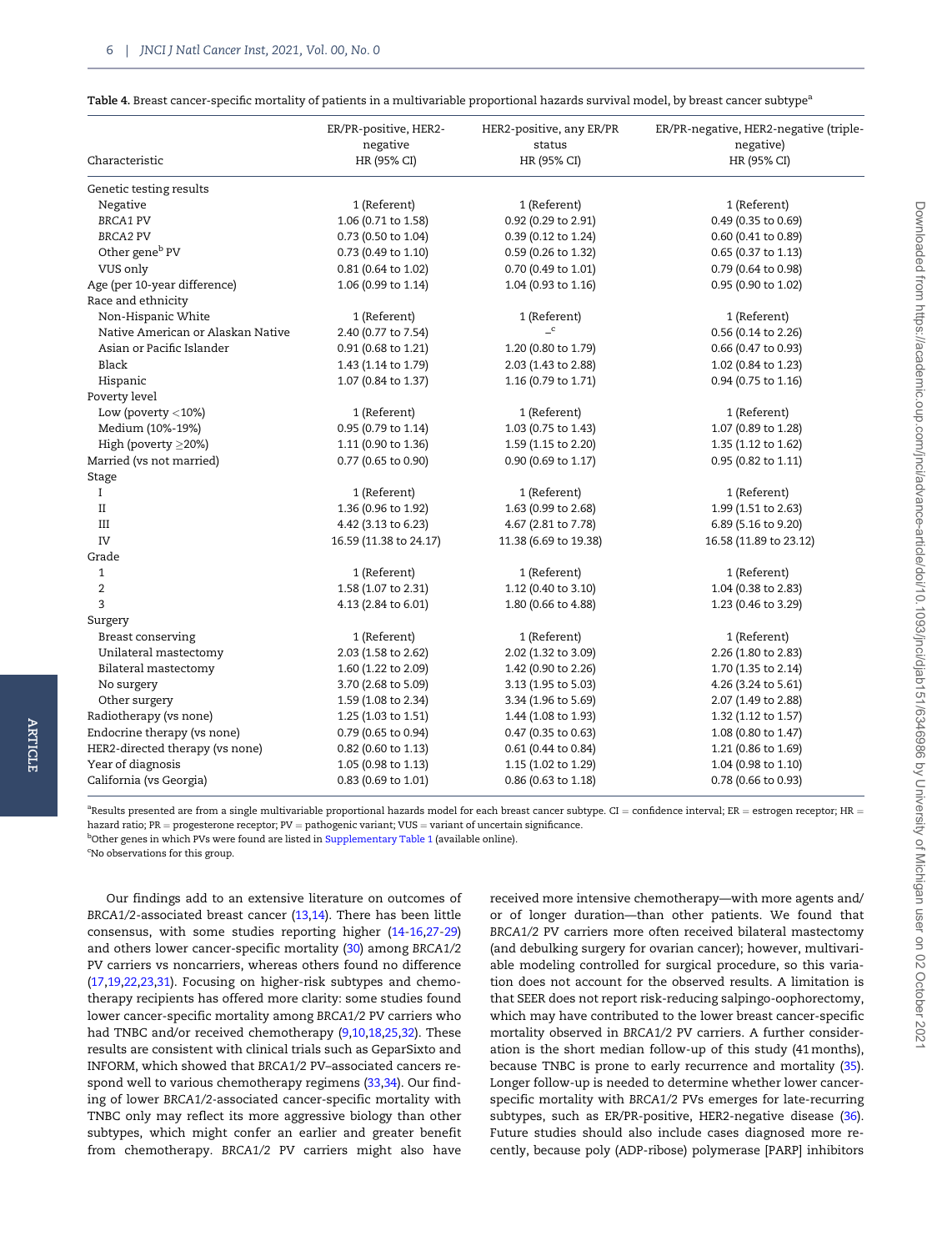<span id="page-6-0"></span>

| Characteristic                      | Hazard ratio (95% CI) |
|-------------------------------------|-----------------------|
| Genetic testing results             |                       |
| Negative                            | 1 (Referent)          |
| <b>BRCA1 PV</b>                     | 0.85 (0.68 to 1.07)   |
| <b>BRCA2 PV</b>                     | 0.35 (0.25 to 0.49)   |
| Other gene PV <sup>a</sup>          | 0.47 (0.32 to 0.69)   |
| VUS only                            | 0.84 (0.72 to 0.98)   |
| Age (per 10-year difference)        | 1.16 (1.09 to 1.22)   |
| Race and ethnicity                  |                       |
| Non-Hispanic White                  | 1 (Referent)          |
| Black                               | 0.86 (0.69 to 1.07)   |
| Native American or Alaskan Native   | 2.88 (1.18 to 6.99)   |
| Asian or Pacific Islander           | 0.89 (0.72 to 1.10)   |
| Hispanic                            | 0.91 (0.75 to 1.10)   |
| Poverty level                       |                       |
| Low (poverty $<$ 10%)               | 1 (Referent)          |
| Medium (10%-19%)                    | 1.08 (0.95 to 1.23)   |
| High (poverty $\geq$ 20%)           | 0.97 (0.82 to 1.14)   |
| Married (vs not married)            | 0.93 (0.83 to 1.04)   |
| Stage                               |                       |
| I                                   | 1 (Referent)          |
| II                                  | 1.85 (1.18 to 2.90)   |
| Ш                                   | 5.88 (4.10 to 8.42)   |
| IV                                  | 8.18 (5.69 to 11.77)  |
| Grade <sup>b</sup>                  |                       |
| 1                                   | 1 (Referent)          |
| $\overline{2}$                      | 1.12 (0.76 to 1.64)   |
| 3                                   | 1.16 (0.82 to 1.65)   |
| 4                                   | 1.19 (0.83 to 1.69)   |
| Serous (vs not serous) <sup>c</sup> | 0.80 (0.69 to 0.94)   |
| Surgery                             |                       |
| No surgery                          | 1 (Referent)          |
| Debulking surgery                   | 0.61 (0.50 to 0.73)   |
| Other surgery <sup>d</sup>          | 0.47 (0.38 to 0.57)   |
| Year of diagnosis                   | 1.07 (1.02 to 1.12)   |
| California (vs Georgia)             | 0.82 (0.73 to 0.93)   |

<sup>a</sup>Other genes in which PVs were found are listed in [Supplementary Table 1](https://academic.oup.com/jnci/article-lookup/doi/10.1093/jnci/djab151#supplementary-data) (available online). CI = confidence interval;  $PV =$  pathogenic variant; VUS = variant of unknown significance.

<sup>b</sup>Multiple imputation was used for grade because 22% of patients had missing grade data.

c Collapsed to serous vs not serous because of smaller numbers in subgroups of nonserous histology.

dOther surgeries recorded by Surveillance Epidemiology and End Results (SEER) for ovarian cancer treatment include local tumor destruction not otherwise specified, total removal of tumor or single ovary, unilateral or bilateral salpingo-oophorectomy with or without hysterectomy, and unilateral or bilateral salpingo-oophorectomy with omentectomy (SEER codes 17, 25-28, 35-37, 50-52, 55-57).

were not approved for BRCA1/2-associated metastatic disease until 2018, and thus their effects are unlikely to be substantial in this 2013-2017 diagnosis cohort [\(37-39](#page-8-0)).

We found no evidence of higher short-term cancer-specific mortality among TNBC patients with PVs in genes other than BRCA1/2. Furthermore, in 2 sensitivity analyses, we observed statistically significantly lower cancer-specific mortality with other gene PVs (most commonly CHEK2, PALB2, and ATM) among patients with ER/PR-positive, HER2-negative breast cancer. A study of CHEK2 PV carriers including all breast cancer subtypes found equivalent cancer-specific mortality to noncarriers in the first 6 years postdiagnosis, but twofold higher mortality afterward [\(40](#page-8-0)). Two hospital-based series found that overall mortality was higher among PALB2 PV carriers than noncarriers

([16](#page-7-0)[,41\)](#page-8-0). The PATTERN trial of adjuvant chemotherapy for TNBC found no difference in disease-free survival between non-BRCA1/2 PV carriers and noncarriers ([23](#page-7-0)). Although longer follow-up is essential, our early findings suggest that carriers of PVs in genes other than BRCA1/2 are not more likely (and may be less likely) than noncarriers to die of their breast cancer.

In contrast to breast cancer, prior ovarian cancer studies including some in population-based settings more consistently reported lower short-term cancer-specific mortality associated with BRCA1/2 PVs ([11,12,14,](#page-7-0)[42,43](#page-8-0)). However, longer-term studies reported attenuation or reversal of this advantage ([44,45\)](#page-8-0). Our finding of lower short-term ovarian cancer-specific mortality with BRCA2 PVs is largely consistent with prior studies [\(42](#page-8-0)). Our results may also reflect an emerging contribution from PARP inhibitors, which were approved in 2014 [\(46](#page-8-0)). However, longer follow-up is necessary.

We found lower short-term ovarian cancer-specific mortality with PVs in genes other than BRCA1/2 (notably BRIP1, RAD51C, CHEK2, and ATM), consistent with results of the Gynecologic Oncology Group 218 trial [\(12](#page-7-0)). To our knowledge, this has not previously been reported in community practice. High-grade, serous ovarian cancer often has a homologous recombination-deficient phenotype conferring sensitivity to chemotherapy, particularly platinum agents, and PARP inhibitors ([47](#page-8-0)). However, there is greater treatment responsiveness among ovarian cancer patients who do vs who do not carry BRCA1/2 PVs ([11](#page-7-0)[,48\)](#page-8-0). This enhanced response might also pertain to carriers of PVs in other genes and contribute to their lower cancer-specific mortality.

Our study has limitations. The relatively few deaths and few PVs in each gene limited statistical power to analyze the association of cancer-specific mortality with specific genes; larger subsequent analyses with longer follow-up may achieve this. Although there were many patients from most racial and ethnic groups, there were fewer Native American and Alaskan Natives. Additionally, we lack information on specific chemotherapy agents received. However, because breast cancer trials such as INFORM and GeparSixto found that BRCA1/2 PV carriers responded well regardless of specific drugs used ([33,34](#page-8-0)), this limitation seems unlikely to affect our conclusions. Although we lack information on PARP inhibitor use, the study period overlaps with their Food and Drug Administration approval, and thus their impact was probably limited, especially for breast cancer [\(37](#page-8-0),[38\)](#page-8-0). Results for patients who underwent clinical genetic testing, potentially because of family cancer history, may not be generalizable to patients who did not; however, we found that a sensitivity analysis accounting for selection into testing offered no evidence of higher cancer-specific mortality, and additional evidence of lower cancer-specific mortality, among PV carriers. We lack data on other prognostic factors including prediagnostic screening, comorbidities, extent of surgical debulking, and metastatic recurrence. As noted previously, the median follow-up time of 41 months is short, yet it encompasses a period that matters to patients as they plan for their immediate future. The study's limitations are balanced by considerable strengths, including a large, diverse, contemporary populationbased sample; genetic results obtained directly from testing laboratories; and uniform ascertainment of treatment and mortality data by SEER registries that have near-total capture of all cancers statewide, minimizing selection bias.

This study's results have substantial implications for patients newly diagnosed with breast cancer or ovarian cancer. We found that no PV, whether in BRCA1/2 or another gene, was associated with any increase in short-term cancer-specific or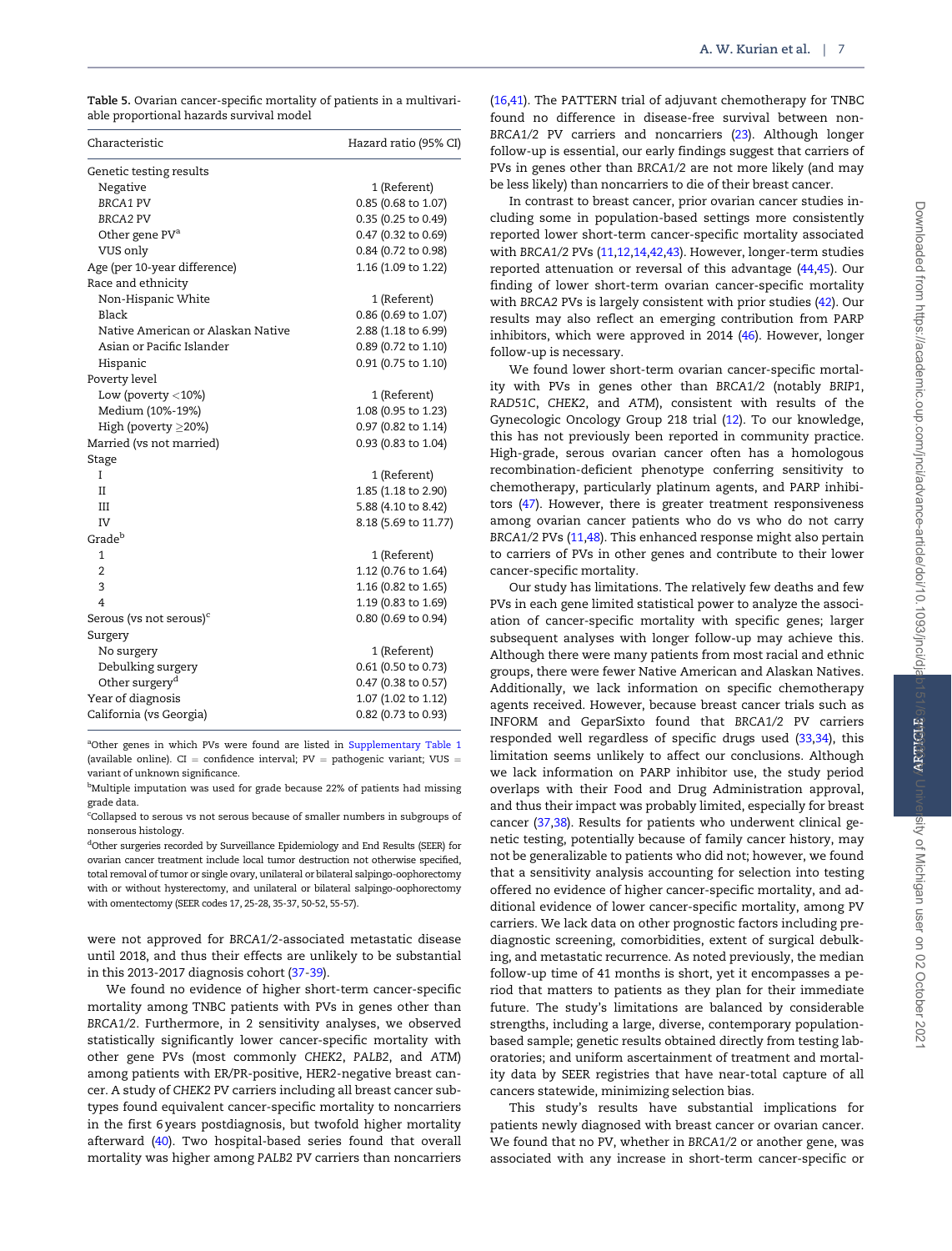<span id="page-7-0"></span>overall mortality among patients treated with chemotherapy. This may help reassure cancer patients that testing positive for a PV does not mean they are more likely to die within the first several years following their cancer diagnosis.

## Funding

Research reported in this publication was supported by the National Cancer Institute (NCI) of the National Institutes of Health under award numbers P01 CA163233 to the University of Michigan and R01 CA225697 to Stanford University. The collection of cancer incidence data in Georgia was supported by contract HHSN261201800003I, Task Order HHSN26100001 from the NCI and cooperative agreement 5NU58DP006352-03-00 from the Centers for Disease Control and Prevention (CDC). The collection of cancer incidence data used in this study was supported by the California Department of Public Health pursuant to California Health and Safety Code Section 103885; CDC's National Program of Cancer Registries, under cooperative agreement 5NU58DP006344; the NCI's Surveillance, Epidemiology, and End Results Program under contract HHSN261201800032I awarded to the University of California, San Francisco; contract HHSN261201800015I awarded to the University of Southern California; and contract HHSN261201800009I awarded to the Public Health Institute, Cancer Registry of Greater California.

## Notes

Role of the funders: The funders had no role in the design of the study; the collection, analysis, and interpretation of the data; the writing of the manuscript; and the decision to submit the manuscript for publication.

Disclosures: Research funding to her institution for an unrelated project was provided to Allison Kurian, MD, MSc, by Myriad Genetics. The authors have no conflicts of interest to declare.

Author contributions: Conceptualization: AK, SK, KW; Formal analysis: PA, IB, TH; Data curation: PA; Resources: KW, AH, SG, DD; Writing—original draft: AK, SK, KW; Writing—review and editing: AK, PA, IB, AH, DD, SG, MM, JB, TH, SK, KW; Funding acquisition: AK, SK

Acknowledgements: We thank Lynne S. Penberthy, MD, and Valentina I. Petkov, MD, at the National Cancer Institute; Nicola Schussler at Information Management Services; and colleagues at Ambry Genetics, Bioreference/GeneDx, Invitae, and Myriad Genetics for their collaboration on the genetic test data linkage to Surveillance, Epidemiology, and End Results data. Written permission was obtained to include the names of all acknowledged individuals.

Disclaimer: The ideas and opinions expressed herein are those of the authors and do not necessarily reflect the opinions of the State of California, Department of Public Health, the National Cancer Institute, and the Centers for Disease Control and Prevention or their Contractors and Subcontractors.

Prior presentations: A preliminary version of this work was presented in partial form at the American Society of Clinical Oncology Annual Meeting, June 2021.

## Data Availability

The data underlying this article cannot be shared publicly at this time due to agreements with participating testing laboratories.

## References

- 1. Goetz MP, Gradishar WJ, Anderson BO, et al. NCCN guidelines insights: breast cancer, version 3. 2018. J Natl Compr Canc Netw. 2019;17(2):118–126. doi: 10.6004/jnccn.2019.0009
- 2. Daly MB, Pal T, Berry MP, CGC, et al. Genetic/familial high-risk assessment: Breast, Ovarian, and Pancreatic, version 2.2021, NCCN clinical practice guidelines in oncology. J Natl Compr Canc Netw. 2021;19(1):77–102.
- 3. Kurian AW, Ward KC, Howlader N, et al. Genetic testing and results in a population-based cohort of breast cancer patients and ovarian cancer patients. J Clin Oncol. 2019;37(15):1305–1315.
- 4. Kurian AW, Ward KC, Hamilton AS, et al. Uptake, results, and outcomes of germline multiple-gene sequencing after diagnosis of breast cancer. JAMA Oncol. 2018;4(8):1066–1072.
- 5. Bradbury AR, Patrick-Miller LJ, Egleston BL, et al. Patient feedback and early outcome data with a novel tiered-binned model for multiplex breast cancer susceptibility testing. Genet Med. 2016;18(1):25–33.
- 6. Kurian AW, Ward KC, Abrahamse P, et al. Time trends in receipt of germline genetic testing and results for women diagnosed with breast cancer or ovarian cancer, 2012-2019. J Clin Oncol. 2021;39(15):1631–1640.
- 7. Dorval M, Patenaude AF, Schneider KA, et al. Anticipated versus actual emotional reactions to disclosure of results of genetic tests for cancer susceptibility: findings from p53 and BRCA1 testing programs. J Clin Oncol. 2000;18(10):2135–2142.
- 8. van Oostrom I, Meijers-Heijboer H, Duivenvoorden HJ, et al. Comparison of individuals opting for BRCA1/2 or HNPCC genetic susceptibility testing with regard to coping, illness perceptions, illness experiences, family system characteristics and hereditary cancer distress. Patient Educ Couns. 2007;65(1):58–68.
- 9. Talhouet S, Peron J, Vuilleumier A, et al. Clinical outcome of breast cancer in carriers of BRCA1 and BRCA2 mutations according to molecular subtypes. Sci Rep. 2020;10(1):7073.
- 10. Rennert G, Bisland-Naggan S, Barnett-Griness O, et al. Clinical outcomes of breast cancer in carriers of BRCA1 and BRCA2 mutations. N Engl J Med. 2007; 357(2):115–123.
- 11. Alsop K, Fereday S, Meldrum C, et al. BRCA mutation frequency and patterns of treatment response in BRCA mutation-positive women with ovarian cancer: a report from the Australian Ovarian Cancer Study Group. J Clin Oncol. 2012;30(21):2654–2663.
- 12. Norquist BM, Brady MF, Harrell MI, et al. Mutations in homologous recombination genes and outcomes in ovarian carcinoma patients in GOG 218: an NRG Oncology/Gynecologic Oncology Group Study. Clin Cancer Res. 2018;24(4): 777–783.
- 13. Baretta Z, Mocellin S, Goldin E, Olopade OI, Huo D. Effect of BRCA germline mutations on breast cancer prognosis: a systematic review and meta-analysis. Medicine (Baltimore). 2016;95(40):e4975.
- 14. Zhong Q, Peng HL, Zhao X, Zhang L, Hwang WT. Effects of BRCA1- and BRCA2-related mutations on ovarian and breast cancer survival: a metaanalysis. Clin Cancer Res. 2015;21(1):211–220.
- 15. Schmidt MK, van den Broek AJ, Tollenaar RA, et al. Breast cancer survival of BRCA1/BRCA2 mutation carriers in a hospital-based cohort of young women. J Natl Cancer Inst. 2017;109(8). doi:10.1093/jnci/djw329.
- 16. Deng M, Chen HH, Zhu X, et al. Prevalence and clinical outcomes of germline mutations in BRCA1/2 and PALB2 genes in 2769 unselected breast cancer patients in China. Int J Cancer. 2019;145(6):1517–1528.
- 17. Yadav S, Ladkany R, Yadav D, et al. Impact of BRCA mutation status on survival of women with triple-negative breast cancer. Clin Breast Cancer. 2018; 18(5):e1229–e1235.
- 18. Copson ER, Maishman TC, Tapper WJ, et al. Germline BRCA mutation and outcome in young-onset breast cancer (POSH): a prospective cohort study. Lancet Oncol. 2018;19(2):169–180.
- 19. Pogoda K, Niwinska A, Sarnowska E, et al. Effects of BRCA germline muta- tions on triple-negative breast cancer prognosis. J Oncol. 2020;2020:8545643.
- 20. Kotsopoulos J, Rosen B, Fan I, et al. Ten-year survival after epithelial ovarian cancer is not associated with BRCA mutation status. Gynecol Oncol. 2016; 140(1):42–47.
- 21. Jorge S, Swisher EM, Norquist BM, et al. Patterns and duration of primary and recurrent treatment in ovarian cancer patients with germline BRCA mutations. Gynecol Oncol Rep. 2019;29:113–117.
- 22. Huzarski T, Byrski T, Gronwald J, et al. Ten-year survival in patients with BRCA1-negative and BRCA1-positive breast cancer. J Clin Oncol. 2013;31(26): 3191–3196.
- 23. Yu KD, Ye FG, He M, et al. Effect of adjuvant paclitaxel and carboplatin on survival in women with triple-negative breast cancer: a phase 3 randomized clinical trial. JAMA Oncol. 2020;6(9):1390–1396.
- 24. Warren JL, Butler EN, Stevens J, et al. Receipt of chemotherapy among Medicare patients with cancer by type of supplemental insurance. J Clin Oncol. 2015;33(4):312–318.